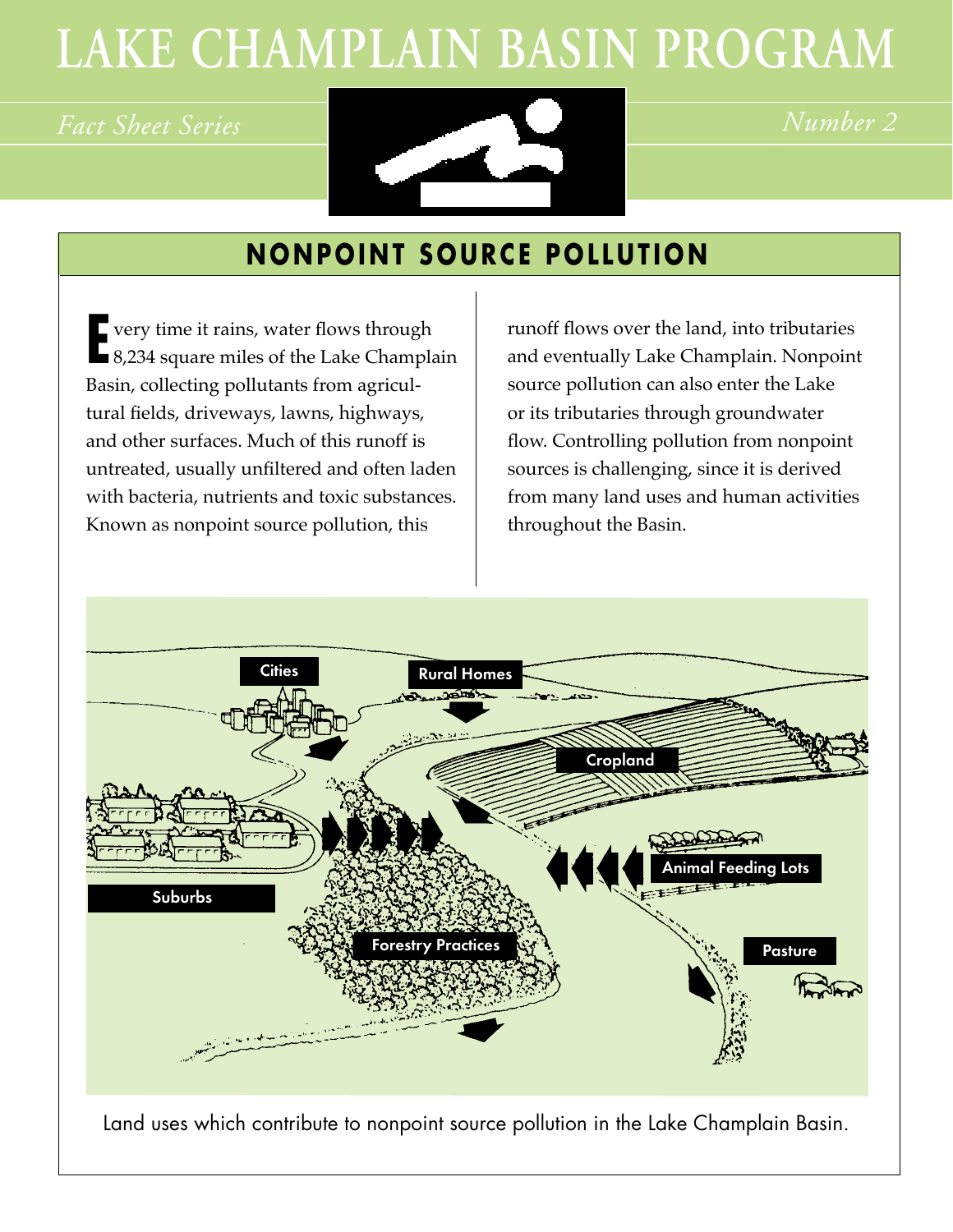#### **What is Nonpoint Source Pollution?**

#### **W***ater pollution is separated into two categories: point source and nonpoint source.*

*Point source pollution* consists of waste products discharged from a specific point such as a sewage treatment plant or an industrial facility. The pollutants from these sources can usually be measured and traced to a pipe or a specific "point" of origin. Problems from point source pollution input to Lake Champlain and its tributaries have decreased during the last few decades as communities and industries have complied with federal, state and local water quality regulations.

*Nonpoint source pollution* enters the Lake from a wide geographic area rather than a specific pipe or point of origin. For example, nonpoint source pollution results from agricultural activities, septic system discharge, eroding shorelines, and runoff from parking lots. Substances added to the water by nonpoint source pollution include pathogens, sediments, nutrients, and toxic substances. These substances often upset the delicate balance necessary to maintain a healthy ecosystem. While steady progress has been made in the reduction of point source pollution, addressing nonpoint source pollution is more difficult. A more diverse approach is needed to reduce nonpoint source pollution because it derives from many different sources.

*Phosphorus* is the most serious nonpoint source pollutant facing Lake Champlain. Although phosphorus is not harmful to people, too much of it in Lake Champlain is a problem because it promotes algae growth and deteriorates water quality. Nonpoint sources of phosphorus include manure and fertilizer runoff from agricultural fields, soil erosion, construction site and development activities, forestry and failing septic systems. In 2005, about 90% of the phosphorus in Lake Champlain was from nonpoint sources, and 10% from point sources.

#### **How Does Nonpoint Source Pollution Reach Lake Champlain?**

**N***onpoint source pollution is carried to Lake Champlain by stormwater runoff, atmospheric deposition and groundwater discharge.*

*Stormwater runoff* consists of rainwater and snowmelt, which is not absorbed by the soil or vegetation. The excess water washes nutrients, sediments and other contaminants from the land into streams and rivers. While runoff occurs in both rural and urban areas, it is a greater problem in urban areas, which are covered with asphalt, concrete and buildings that prevent rainwater from soaking into the ground.

*Atmospheric deposition* contributes additional nonpoint source pollution to Lake Champlain. As rain forms, it absorbs pollutants from the atmosphere. When it rains or snows, the precipitation that falls can contain traces of pollutants such as mercury.

*Groundwater discharge* also contributes nonpoint source pollution. Discharges from septic systems, landfills and hazardous waste sites may seep into groundwater, which then slowly flows into Lake Champlain or one of its tributaries.



Agricultural land in the Basin contributes much of the nonpoint source phosphorus load to Lake Champlain. For this reason, many farmers have begun to implement Best Management Practices (BMPs) to prevent agricultural runoff from entering nearby waterways. BMP's include manure pits, milk house runoff treatments, and stream buffers. Many of these management practices have been successful. Estimates from 2001 show that a total of 16.1 metric tons of phosphorus per year have been removed from agricultural nonpoint sources in the Basin since 1995.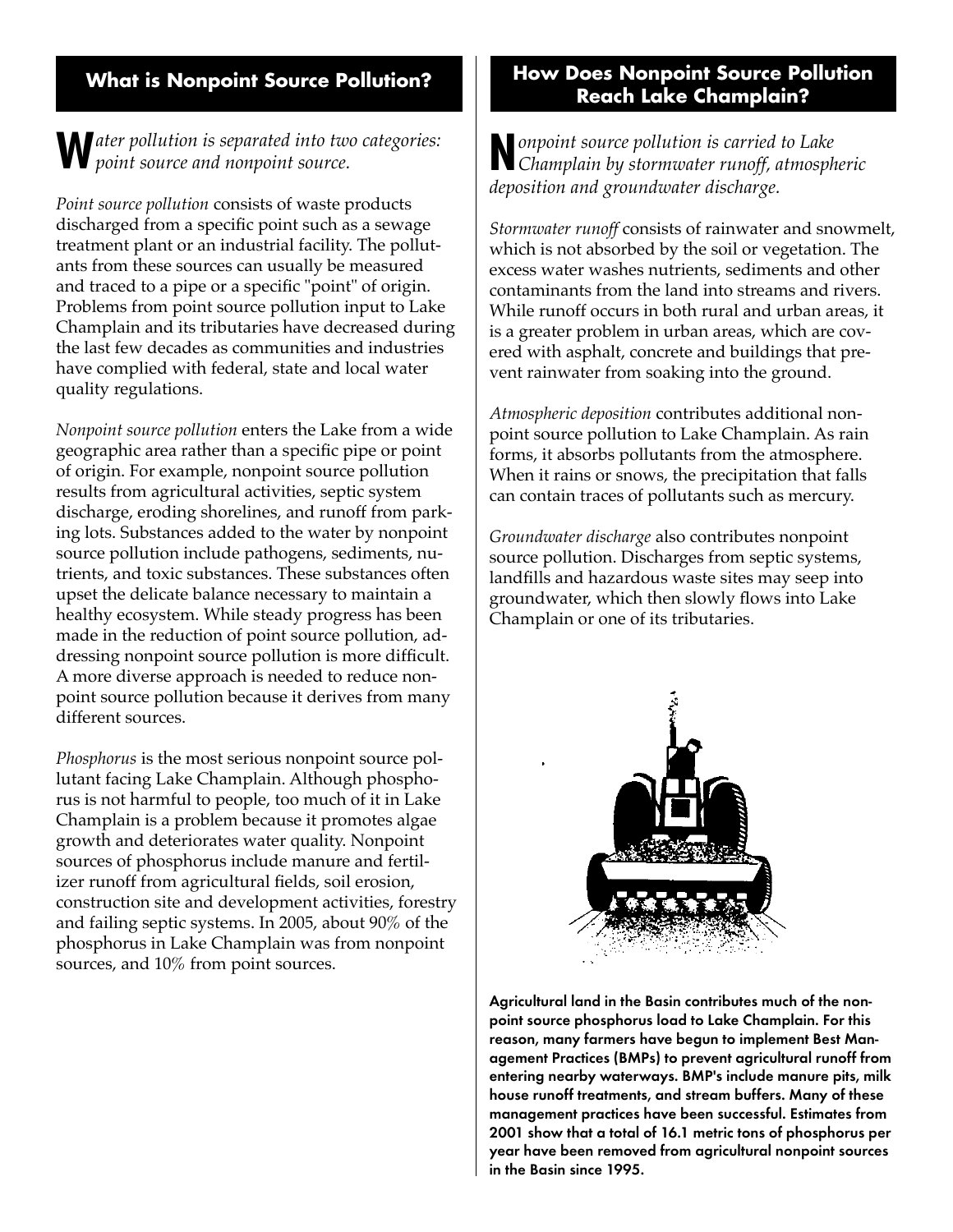#### **Types of Nonpoint Source Pollution**

**N***onpoint source pollutants include nutrients, pathogens, sediments and toxic substances.*

*Nutrients*, particularly phosphorus, accelerate the eutrophication, or aging, process within Lake Champlain, which promotes the growth of algae and aquatic plants. An overabundance of algae decreases recreational and aesthetic enjoyment of the Lake, and steals essential oxygen from the system needed by aquatic life. Most algae blooms are not harmful to people, but dense bluegreen algae can sometimes produce neurotoxins that are dangerous if ingested and may irritate skin. Blue-green algae have been more common in the northeastern parts of Lake Champlain since 1999. Since phosphorus attaches to soil particles easily, it is often carried with sediment. Common nonpoint sources of phosphorus are manure and lawn fertilizers.

*Pathogens* are bacteria, viruses and other disease causing organisms. Their presence sometimes forces beach closings or makes water unfit for human or animal consumption. Pathogens are usually found in human and animal waste (farm animals, wild animals and household pets). The pollutants are carried to Lake Champlain through stormwater runoff and groundwater.

*Sediments* or soil particles, often erode from areas where groundcover has been disturbed, such as agricultural fields, streambanks, and land disturbed by logging or construction. Sediments are carried through streams and rivers to Lake Champlain, filling the Lake and river bottoms and clouding the water. Unfortunately, human activity can greatly speed up the sedimentation process. Sedimentation can also contribute to flooding problems and have a detrimental effect on fish spawning areas, especially in streams.

*Toxic Substances* include many inorganic and organic chemicals, which at some concentration may harm both human health and the Lake's ecosystem. Fish consumption advisories are currently posted for several Lake Champlain species due to toxic substances. Examples of toxic substances include: polychlorinated biphenyls (PCB's), lead, mercury, zinc, and arsenic. Many toxic substances are collected as stormwater picks up gasoline and oil from paved surfaces. Others result from household hazardous wastes, factory emissions, car and bus exhaust, and pesticides. The fish consumption advisories for Lake Champlain are posted on: www.lcbp.org/fishadvs.htm



Agricultural runoff, failing septic systems, runoff from parking lots and roads, shoreline construction, and erosion are just some of the many land uses which pollute the water. Although only about 6% of the Basin is developed land, there is typically more phosphorus runoff from an urban acre than from an agricultural one.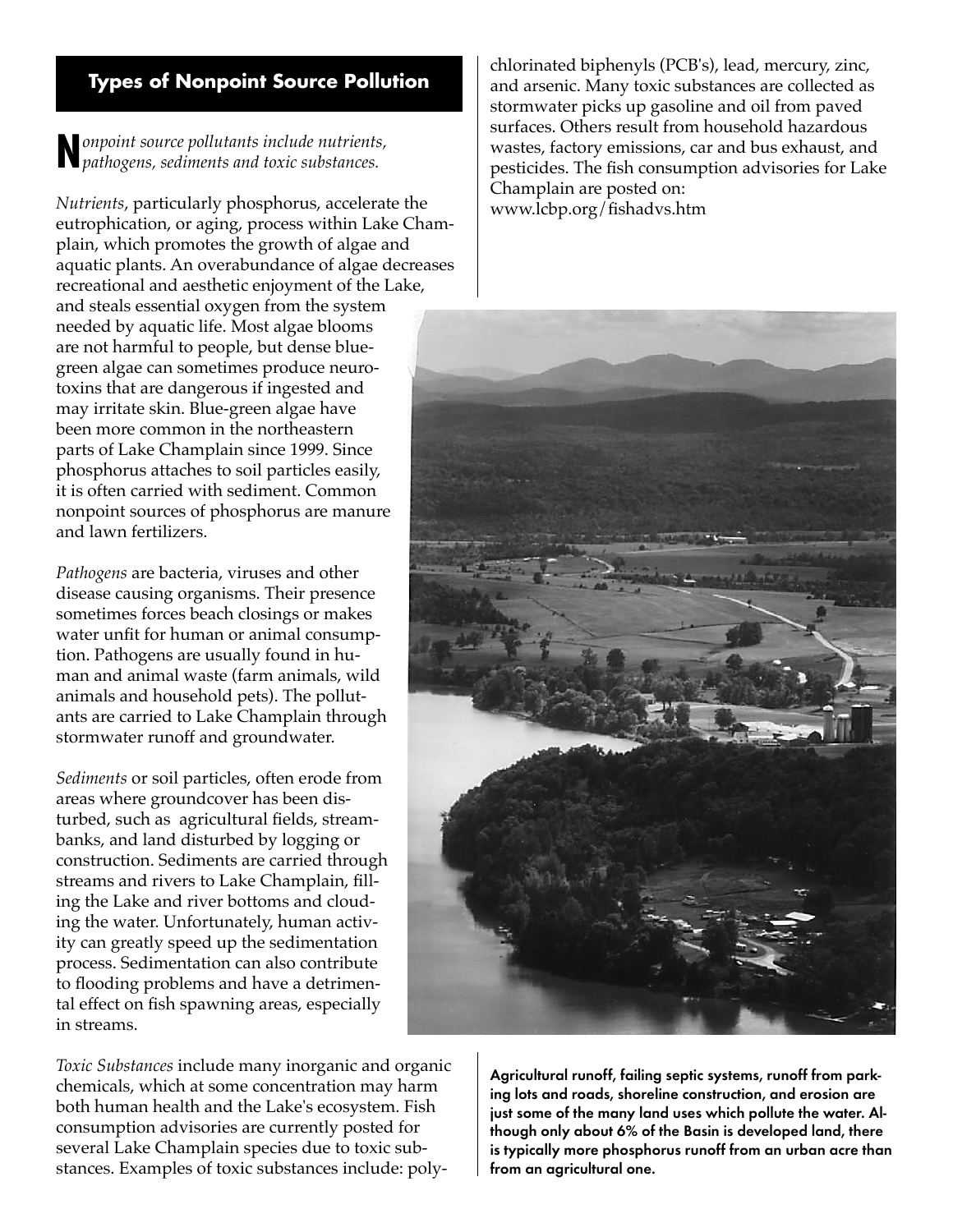## **We are all Responsible for You Can Help the Lake! Nonpoint Source Pollution**

**A**lthough some nonpoint source pollution comes from natural sources, most results from the daily activities of people who live or work within the Basin. Virtually every person produces some nonpoint source pollution every day. If you drive a car, fertilize your lawn, or apply pesticides to your garden or backyard apple tree in the Basin, you are probably contributing pollution to Lake Champlain. Better planning and the use of Best Management Practices (BMPs) will help reduce pollution from activities such as agriculture, construction and logging.



Help reduce nonpoint source pollution by properly disposing motor oil and reducing the use of household hazardous wastes. Used motor oil should be recycled not dumped down household or storm drains.

The health of Lake Champlain depends on all of us. Here are some things you can do:

Test Your Soil: Test your lawn and garden before you fertilize. You may need less than you think or none at all.

Make a Dish-wash Switch: Most automatic dishwashing detergents still contain phosphorus. Switch to a phosphatefree version. Try using other environmentally sound products to clean your home.

Look for Leaks: Leaking oil, anti-freeze and gas can pollute the Lake, so keep your engines tuned and recycle your oil. Carpool, take the bus, walk, or ride your bike.

Don't Trash Toxics: Don't throw products like paints, cleaners, bug sprays, and hobby supplies into the regular trash. Take these items to a hazardous waste depot where they can be properly disposed of or used by others.

Only Rain in the Storm Drain: Storm drains carry water directly to lakes and rivers. Never dump anything down the storm drain.

Wash Cars on Lawns: Wash cars on the lawn, not the driveway, to prevent soap and grime from washing into the Lake. Or, go to a car wash.

Reduce Erosion: Plant trees and vegetation to help hold soil in place and reduce erosion, particularly in areas next to streams, lakes, or other surface waters. Do not disturb groundcover unless absolutely necessary. Use conservation practices on agricultural lands.

Leave it on the Lawn: Let your mowed grass clippings mulch your lawn. This adds nutrients and decreases the need for watering. Don't rake yard waste into nearby streams, lakes, or drainage ditches.

Pick Up after Your Pet: Pick up pet waste and throw it in the trash or toilet to keep it from washing into the Lake.

Check the Septic: If not properly maintained, your septic system may pollute the Lake with harmful E. coli bacteria.

Inspect Your Boat: Remove all mud, plants and animals from your boat and trailer between launches to keep nuisance species from spreading. Drain the water and wash all parts of your fishing gear and boat that have been in contact with water. Do not allow wash water to flow into any waterbody or stormdrain.

Get Involved: Volunteer with a local watershed group and attend public meetings about water issues - let your voice be heard!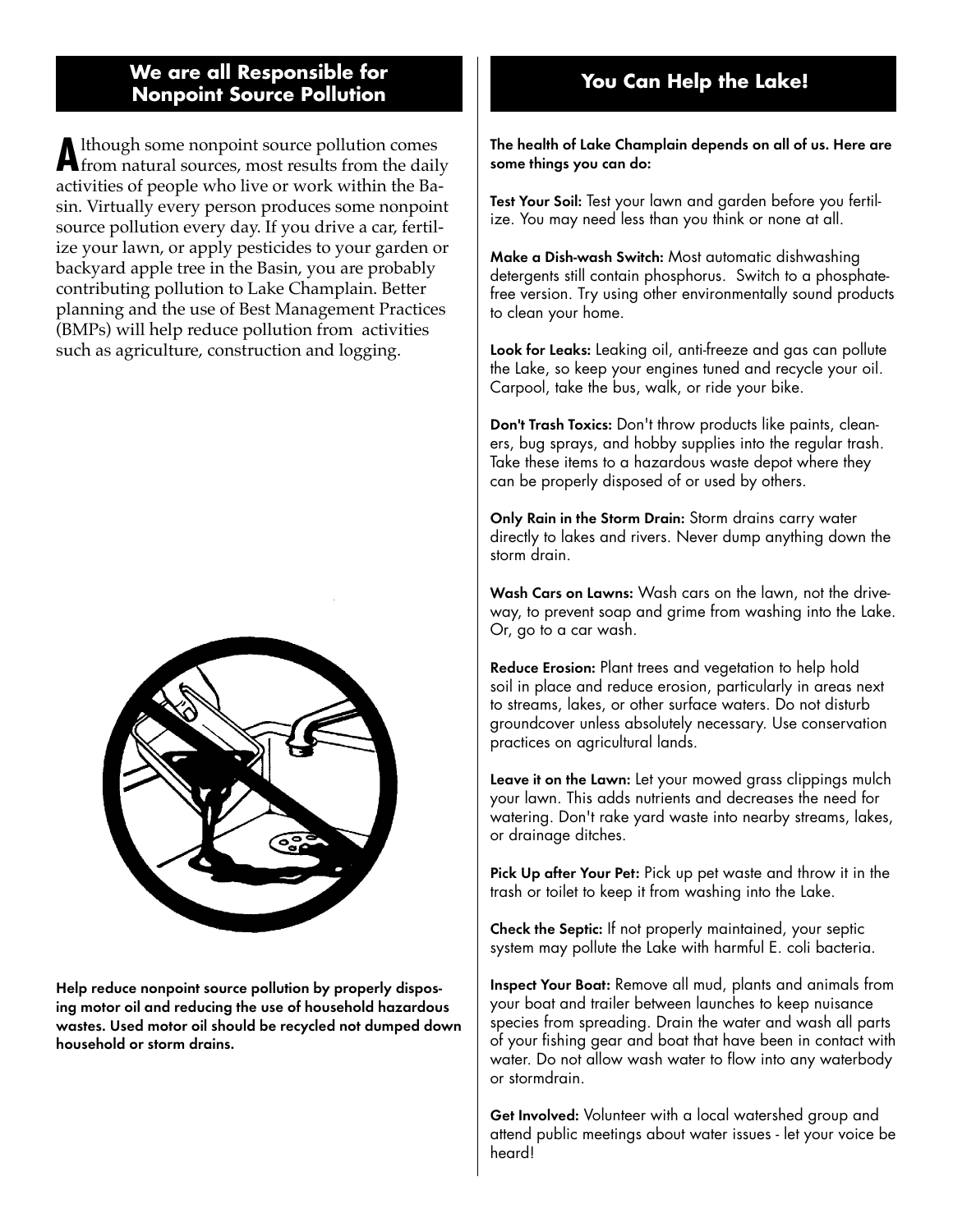#### **What is being done about Nonpoint Source Pollution?**

**M***any citizens, communities, state and federal agencies, and watershed groups are working together to prevent nonpoint source pollution. The Lake Champlain Basin Program (LCBP), along with Vermont, New York, and Quebec, supports local efforts to control water pollution. Vermont's Clean and Clear Action Plan and Quebec's Corporation Bassin Versant Baie Missisquoi are among the many other partnerships that have formed to protect water quality. The LCBP supports local watershed projects that reduce nonpoint source pollution.*

#### *Reducing Sediment from Rural Roads:*

The LCBP funded the Essex County, New York Department of Public Works to reduce sediment from road runoff in the Adirondacks. Roadside ditches were stabilized and new sediment traps installed. LCBP grants also helped the Vermont Better Backroads Program, which promotes cost-effective erosion control to protect and enhance Vermont's waterways.

#### *Reducing Polluted Runoff from Urban Communities:*

An LCBP grant funded the Bartlett Brook Stormwater Treatment System, in South Burlington, Vermont. This stormwater treatment system uses a restored stream corridor and a constructed wetland to prevent pollution to Bartlett Brook and Lake Champlain. The LCBP has supported Lake-friendly gardening demonstrations by the Cornell Cooperative Extension of Clinton County, New York, and toxic reduction efforts and stream cleanups by the Lake Champlain Committee. In 2005, the city of South Burlington created the Basin's first storm waste utility to manage urban and suburban runoff.

#### *Reducing Sediment Pollution from Rivers and Streams:*

The Vermont Youth Conservation Corps (VYCC) has used LCBP funding for stream restoration projects. VYCC crews have stabilized thousands of feet of streambank and re-vegetated many river buffers. LCBP funds also helped the town of Williston, Vermont design control erosion on Sucker Brook.

#### *Getting the Word Out:*

LCBP funds supported *The Shoreline Stabilization Handbook*, by the Northwest Regional Planning Commission. This erosion-control guide for property owners, includes information on both traditional and innovative methods of shoreline protection.

The LCBP also operates a Resource Room within ECHO at the Leahy Center Lake Aquarium and Science Center, in Burlington, Vermont. The room features a library of Lake research, educational resources, exhibits, hands-on activities, and computers.

In June 2005, the LCBP produced the *State of the Lake*, report to provide citizens with a better understanding of the overall health of Lake Champlain and guide them to additional resources. Call the LCBP for a copy or read it online at: www.lcbp.org/lcstate.htm

### **WHEN YOU'RE FERTILIZING** THE LAWN, REMEMBER YOU'RE NOT JUST FERTILIZING THE LAWN.



into the storm drain, and directly into our streams, rivers and Lake Champlain. This causes algae to grow, which when it dies uses up oxygen that fish need to survive. So if you fertilize, please follow directions and use sparingly.

es of Bellevue, Seattle and Tacoma for this p

This LCBP poster series illustrates four different sources of polluted runoff to the Lake: excess phosphorus from lawn fertilizers; leaking oil from cars; pet waste; and runoff from washing cars. For more information on these and other LCBP publications and educational materials visit: http://www.lcbp.org/programs.htm